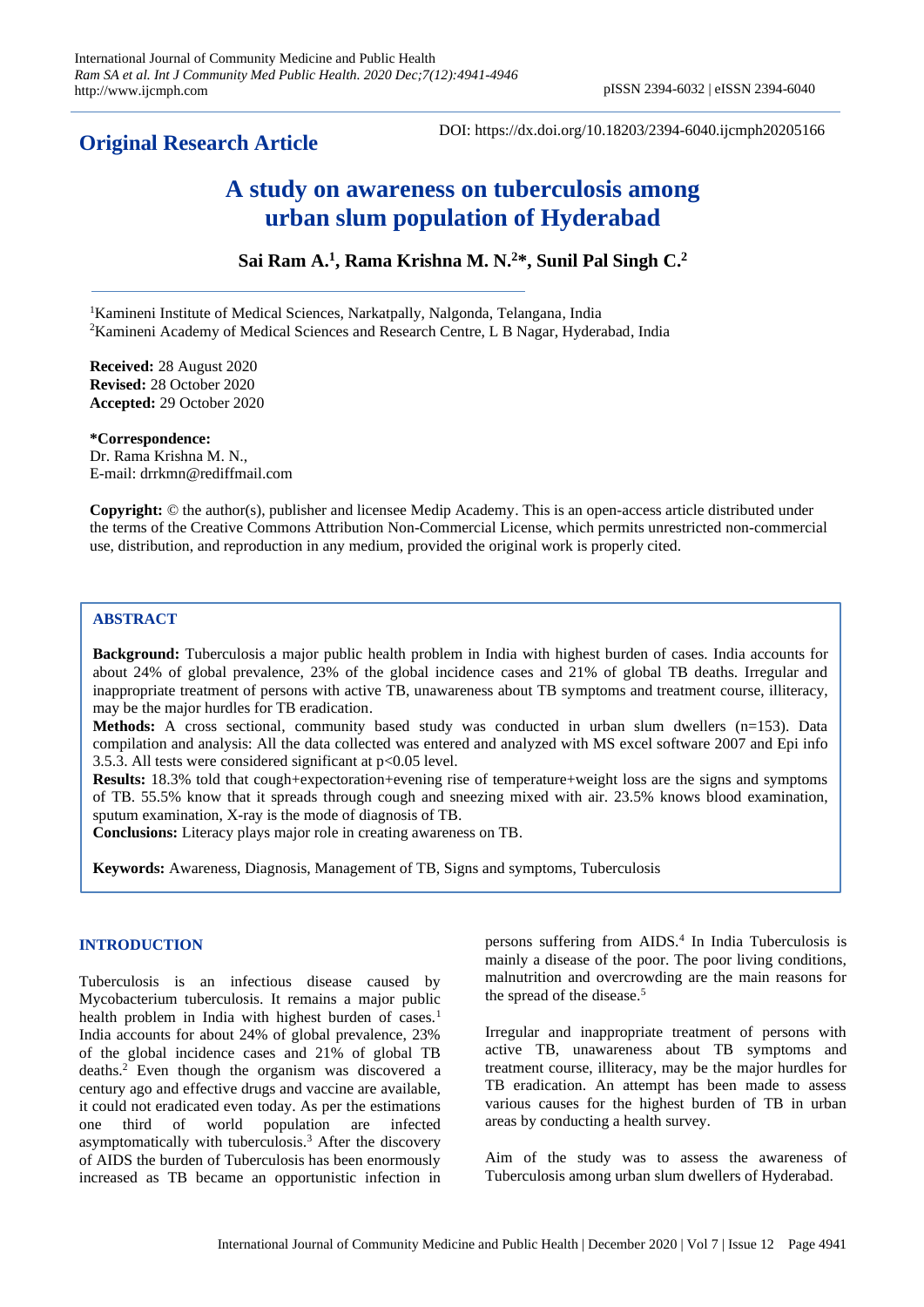Objectives of the study was to assess the knowledge about the signs, symptoms, diagnosis, complications and treatment of TB among the study population and to study the factors associated with the level of awareness among the study population.

#### **METHODS**

A cross sectional, community-based study was done on 153 urban slum dwellers of urban slum areas under the field Practice areas of Department of Community medicine, KAMSRC. Study was conducted during November 2019 - December 2019 in two randomly selected slum areas.

Details of the study subjects were recorded using structural predesigned and pretested questionnaire. It includes socio-demographic variables (age, sex, address) and knowledge about the signs and symptoms, diagnosis, complications and treatment and prevention of TB.

An elder person per house during the time of survey were included in the study. One person per house hold was included. (Out of 200 households, 153 houses were surveyed as per the availability of the elder /head of the family)

Out of 08 urban slums under the field Practice areas of Department of Community medicine, 02 slums were randomly selected. At first urban slum areas selected for the study were thoroughly surveyed and number of houses were estimated. The urban slums selected for the study were RTC colony and Saraswathi Nagar.

The staff deployed for the survey were identified as two assistant professors from the department of Community Medicine, two ANMs and two health educators and three internees posted in the department of Community Medicine.

All the data collected was entered and analyzed with MS excel software 2007 and Epi info 3.5.3. All tests were considered significant at  $p<0.05$  level.

#### *Inclusion criteria*

An elder person or those who are present in the house during the time of survey and those who gave oral consent were included in the study.

#### *Exclusion criteria*

Those who are not willing to participate in the study were excluded from the study.

Ethical clearance was taken from institutional ethical committee.

Study subjects were informed about the purpose of the study and have been explained in their language. Oral consent has been taken. To achieve our objective we contacted the local leaders of the slums, and took their help for smooth running of our survey.

A total of 25 questions were included in the scoring system. Each correct answer is awarded one mark. A score of >15/25 is considered good knowledge and <15/25 is considered as average knowledge

#### **Table 1: Knowledge assessment questions.**

| Knowledge regarding signs and symptoms of TB  |                     |                              |                                                             |  |             |                     |  |  |  |
|-----------------------------------------------|---------------------|------------------------------|-------------------------------------------------------------|--|-------------|---------------------|--|--|--|
| Cough                                         | Expectoration       | Evening rise of temperature  |                                                             |  | Weight loss | Loss of appetite    |  |  |  |
| Knowledge regarding mode of spread of TB      |                     |                              |                                                             |  |             |                     |  |  |  |
| Sneezing                                      | Cough               | Air borne                    | By sharing food and utensils of a TB case<br>Direct contact |  |             |                     |  |  |  |
| Knowledge regarding diagnosis of TB           |                     |                              |                                                             |  |             |                     |  |  |  |
| Sputum examination                            | Blood investigation |                              | $Check -x-ray$                                              |  |             |                     |  |  |  |
| Knowledge regarding treatment available of TB |                     |                              |                                                             |  |             |                     |  |  |  |
| Antibiotics                                   | <b>ATT</b>          |                              | Homeopathic remedies                                        |  |             | Ayurvedic treatment |  |  |  |
| Knowledge regarding prevention of TB          |                     |                              |                                                             |  |             |                     |  |  |  |
| Avoiding contact of TB                        | Immunization        |                              | Regular and appropriate                                     |  | Personal    | Nutritional food    |  |  |  |
| case                                          |                     |                              | treatment                                                   |  | hygiene     |                     |  |  |  |
| Knowledge regarding complications of TB       |                     |                              |                                                             |  |             |                     |  |  |  |
| It is a life threating                        |                     | Spread to other parts of the | Infertility                                                 |  |             |                     |  |  |  |
| disease                                       | body                |                              |                                                             |  |             |                     |  |  |  |

#### **RESULTS**

A total number of 153 subjects were interviewed, out of which 87 (56.86%) are males and 66 (43.13%) are females. In that 22 are illiterates and the remaining 131 are educated and in that 41 are graduates and post graduates. When we look into the occupation, 61 are

unskilled, 55 are semi-skilled and 16 are skilled workers. Four are professionals and 16 are in semi-profession. (Table 2).

In our study, the knowledge about signs and symptoms, almost all the subjects know one are two signs and symptoms of TB. Out of 153, 48 people (31.4%) told that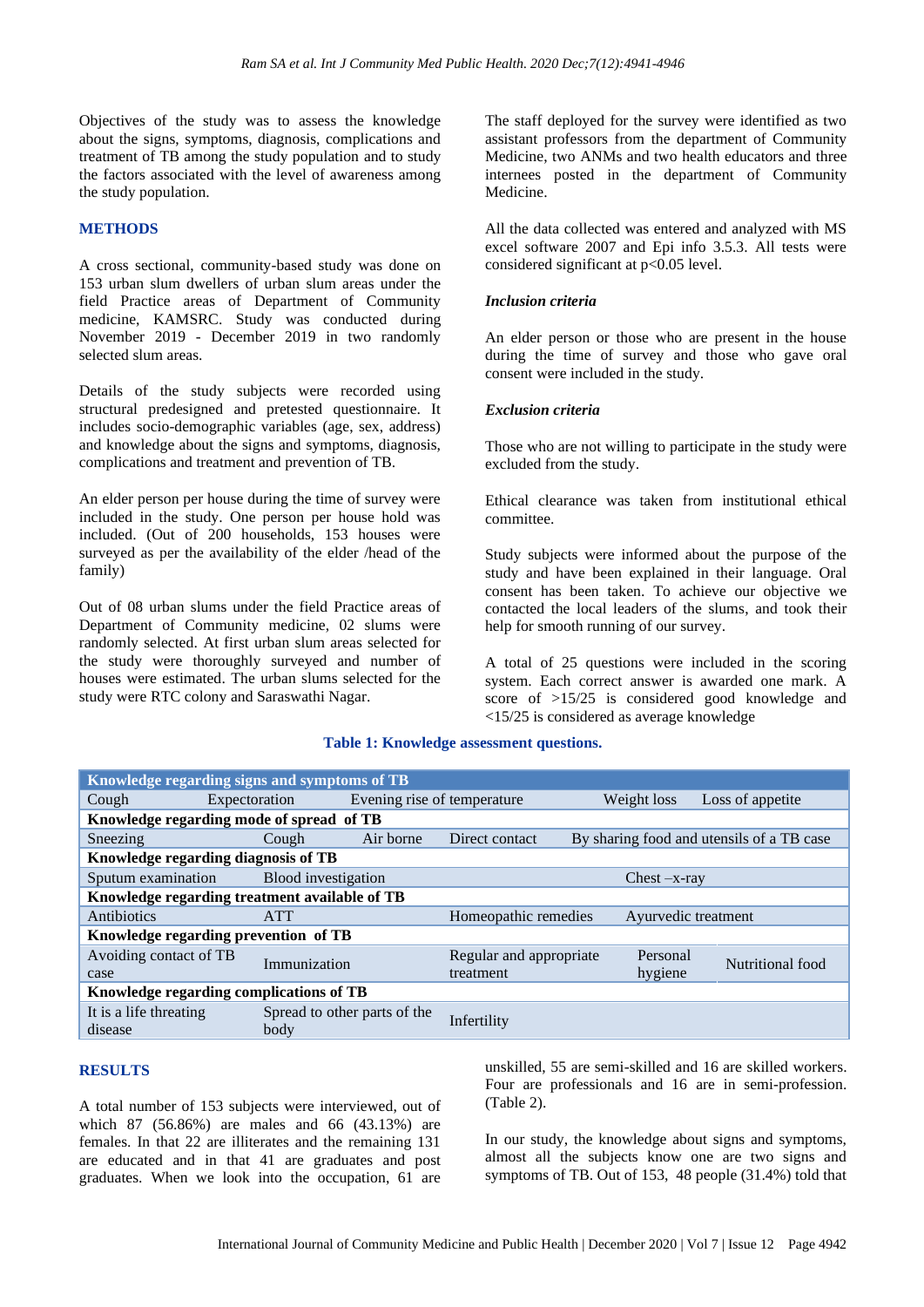cough is the main symptom, 33 people (21,5%) told that cough with expectoration, 44 subjects (28.8%) told that cough + expectoration + evening rise of temperature, and the remaining 28 persons(18.3%) told that cough  $+$ expectoration + evening rise of temperature + weight loss will be there (Table 3).

In the present study, on mode of spread of TB, 85 subjects (55.5%), know that it spreads through cough  $\&$ sneezing mixed with air. 29 subjects (18.9%) told that it spreads through direct contact and remaining 39 persons (25.5%) told that it spreads through food and utensils.

It has been found that knowledge of diagnosis of TB, 68 persons (44.4%) or of the opinion that it spreads through sputum examination, 49 subjects (32.1%) sputum + blood examination and the remaining 36 persons (23.5%) told that in addition to blood and sputum, x–ray is also necessary.

## **Table 2: Demographic profile of the of study population.**

|                  | N(%)      |
|------------------|-----------|
| Age (in years)   |           |
| $20 - 25$        | 3(2.0)    |
| $26 - 30$        | 38 (24.8) |
| $31 - 35$        | 26 (17.0) |
| $36-40$          | 44 (28.8) |
| $41 - 45$        | 30(19.6)  |
| $46 - 50$        | 12(7.8)   |
| <b>Sex</b>       | $N(\%)$   |
| Male             | 87 (56.9) |
| Female           | 66 (43.1) |
| <b>Education</b> | N(%)      |
| Illiterate       | 22 (14.4) |
| Primary school   | 33(21.6)  |
| Secondary        | 25(16.3)  |
| Intermediate     | 32 (20.9) |
| Graduate         | 37 (24.20 |
| Post graduate    | 4(2.6)    |
| Occupation       | N(%)      |
| Unskilled        | 61 (39.9) |
| Semiskilled      | 56 (36.6) |
| Skilled          | 16(10.5)  |
| Semi profession  | 16(10.5)  |
| Professional     | 4(2.6)    |

The opinion of the subjects on treatment is, that 30 subjects (19.6%) told that Antibiotics are necessary, 33 persons (21.5%) in addition to Antibiotics, Antitubercular treatment (ATT) at DOTS Centre. 46 persons (30.1%) told that only ATT is necessary. 32 persons (20.9%) told about Homeopathy treatment and 12 persons (7.8%) about Ayurveda treatment.

On the knowledge of prevention of TB, about 23.5% told to avoid contact with TB patient, 20.2% about

immunization, 17.6% about regular and appropriate treatment, 14.4% about personal hygiene and remaining 18.3% told about good nutritional food regarding preventive measures of TB. Regarding complications, our study revealed that 60.1% people are of the opinion that it is life threatening. 29.4% people told that it spreads to other parts of body and 10.5% people said that it leads to infertility.

## **Table 3: Knowledge regarding signs and symptoms, mode of spread and diagnosis of TB.**

|                                                                      | N(%)      |  |  |  |  |
|----------------------------------------------------------------------|-----------|--|--|--|--|
| Knowledge regarding signs and symptoms of TB                         |           |  |  |  |  |
| Cough                                                                | 48 (31.4) |  |  |  |  |
| Cough with expectoration                                             | 33(21.5)  |  |  |  |  |
| Cough, expectoration and evening<br>rise of temperature              | 44 (28.8) |  |  |  |  |
| Cough, expectoration, evening rise of<br>temperature and weight loss | 28 (18.3) |  |  |  |  |
| Knowledge regarding mode of spread of TB                             |           |  |  |  |  |
| Sneezing                                                             | 21(13.7)  |  |  |  |  |
| Cough                                                                | 32(20.9)  |  |  |  |  |
| Air borne                                                            | 32(20.9)  |  |  |  |  |
| Direct contact                                                       | 29 (18.9) |  |  |  |  |
| By sharing food and utensils of a TB<br>case                         | 39(25.5)  |  |  |  |  |
| Knowledge regarding diagnosis of TB                                  |           |  |  |  |  |
| Sputum examination                                                   | 68 (44.4) |  |  |  |  |
| Sputum examination and blood<br>investigation                        | 49 (32.1) |  |  |  |  |
| Sputum examination, blood<br>investigation and chest -x-ray          | 36(23.5)  |  |  |  |  |
| Knowledge regarding treatment available of TB                        |           |  |  |  |  |
| <b>Antibiotics</b>                                                   | 30(19.6)  |  |  |  |  |
| Antibiotics and ATT                                                  | 33 (21.5) |  |  |  |  |
| Anti Tuberculous Treatment at DOTS                                   | 46(30.1)  |  |  |  |  |
| Homeopathic remedies                                                 | 32 (20.9) |  |  |  |  |
| Ayurvedic treatment                                                  | 12(7.8)   |  |  |  |  |
| Knowledge regarding prevention of TB                                 |           |  |  |  |  |
| Avoiding contact of TB case                                          | 36(23.5)  |  |  |  |  |
| Immunization                                                         | 40 (26.2) |  |  |  |  |
| Regular and appropriate treatment                                    | 27(17.6)  |  |  |  |  |
| Personal hygiene                                                     | 22 (14.4) |  |  |  |  |
| Nutritional food                                                     | 28 (18.3) |  |  |  |  |
| Knowledge regarding complications of TB                              |           |  |  |  |  |
| It is a life threating disease                                       | 92(60.1)  |  |  |  |  |
| Spread to other parts of the body                                    | 45 (29.4) |  |  |  |  |
| Infertility                                                          | 16(10.5)  |  |  |  |  |

It was found that out of 153, 101 study population had good knowledge regarding signs and symptoms, 87 had good knowledge about diagnosis, 79 had good knowledge about treatment and 105 had good knowledge about preventive measures of tuberculosis (Table 4).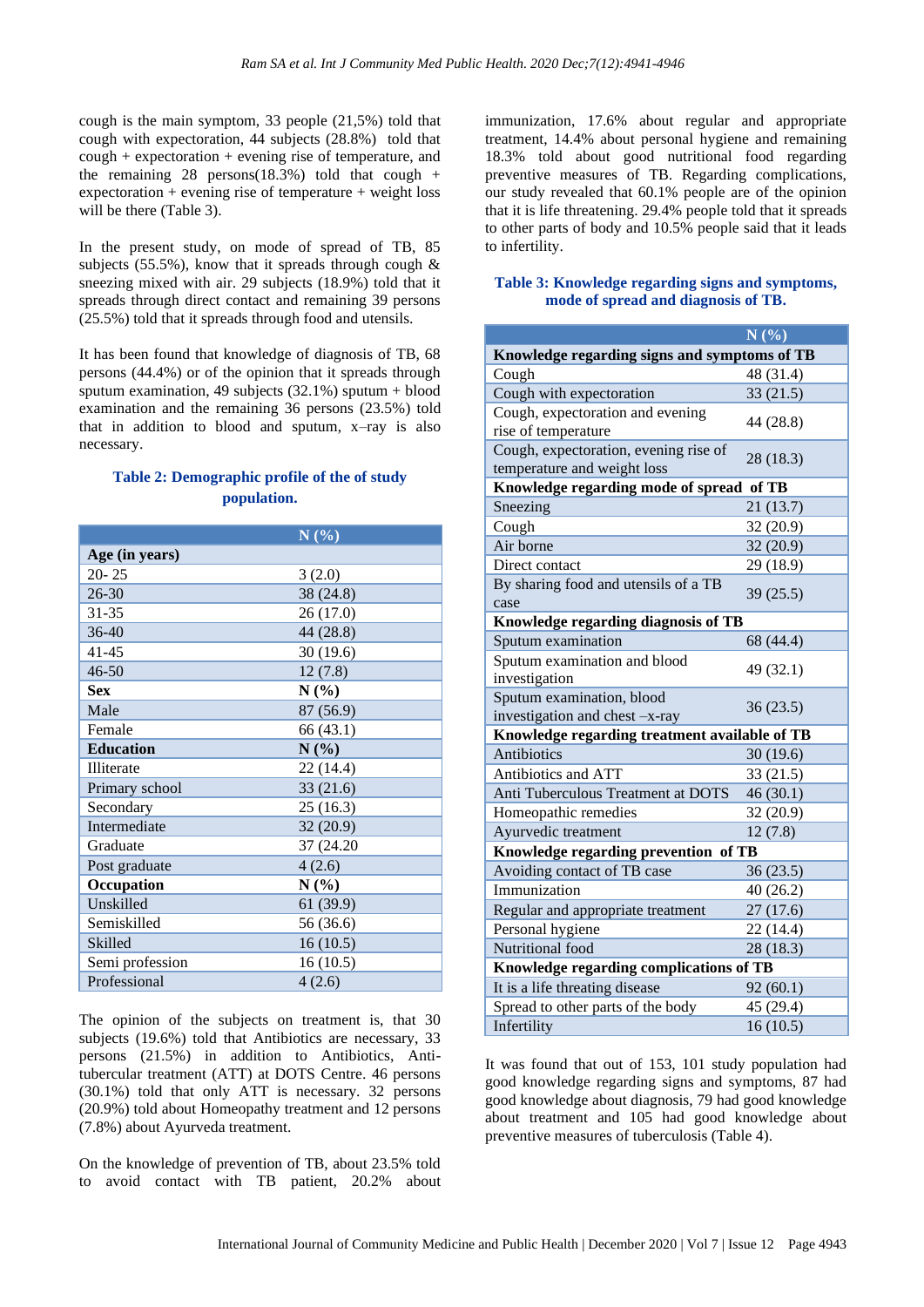| <b>Factors</b>                   | <b>Literacy status</b> | <b>Good knowledge</b> | <b>Average knowledge</b> | <b>Total</b> |
|----------------------------------|------------------------|-----------------------|--------------------------|--------------|
| Knowledge regarding signs and    | <b>Illiterate</b>      | 10                    | 12                       | 22           |
| symptoms                         | Literate               | 91                    | 40                       | 131          |
| $p$ value $< 0.02$               |                        |                       | Total                    | 153          |
| Knowledge regarding diagnosis of | Illiterate             | 12                    | 10                       | 22           |
| TB.                              | Literate               | 75                    | 56                       | 131          |
| $p$ value $< 0.05$               |                        |                       | Total                    | 153          |
| <b>Knowledge regarding</b>       | <b>Illiterate</b>      | 9                     | 13                       | 22           |
| <b>Treatment of TB</b>           | Literate               | 70                    | 61                       | 131          |
| p value: $>0.05$                 |                        |                       | Total                    | 153          |
| Knowledge regarding preventive   | Illiterate             | 11                    | 11                       | 22           |
| measures of TB                   | Literate               | 94                    | 37                       | 131          |
| $p$ value $>0.05$                |                        |                       | Total                    | 153          |

**Table 4: Factors influencing the knowledge of TB among the study population.**

It was found that the knowledge regarding clinical signs and symptoms was found to be higher in the literate population and was statistically significant. A significant relation was found in literacy status and the knowledge regarding diagnosis of TB among study population. Knowledge regarding Treatment of TB and preventive measures was found to be higher in literate study population (statistically not significant).

#### **DISCUSSION**

A total number of 153 subjects were enrolled, out of which 87 (56.86%) are males and 66 (43.13%) are females. In that 22 are illiterates and the remaining 131 are educated and in that 41 were graduates and post graduates. When we look into the occupation, 61 are unskilled, 55 are semi-skilled and 16 are skilled workers. Four are professionals and 16 are in semi-profession. (Table 1). In a study by conducted by Jangid, males were 65.7% and females 34.3% and 27.5% of the study populations were literate.<sup>6</sup>

We found that, out of 153, 48 people (31.4%) knows that cough is the main symptom, 33 people (21.5%) cough with expectoration, 44 subjects (28.8%) cough+expectoration+evening rise of temperature, and the remaining 28 persons (18.3%) revealed that cough+expectoration+evening rise of temperature+weight loss. In our study on mode of spread of TB, 85 subjects (55.5%), know that it spreads through cough and sneezing mixed with air. 29 subjects (18.9%) spreads through direct contact and remaining 39 persons (25.5%) told that it spreads through food and utensils. In a study conducted by Sharad et al it was found that 36.9% urban population knew that TB is associated with cough and 30% knew that it is associated with weight  $loss.<sup>7</sup>$  And it was found that 21.5% of urban population knew that it is transmitted through droplets of air. A study conducted Chinnakali et al found that 82% knew that TB spreads through cough, followed by weight loss (28%) and fever (14%) and 81% revealed that spread can be from person to person.<sup>8</sup> In a study by conducted by Jangid et al found that 81.3% considered the cough as commonest symptom.<sup>6</sup> In a study

by Chandrashekar, the common misconceptions about transmission were "Through food" (32.4%), "Sharing utensils" (18.2%), and "Touching a person with tuberculosis" (12.3%).<sup>9</sup> Only 29.7% participants had correct knowledge without misconceptions. In our study, regarding knowledge of diagnosis of TB, 68 persons (44.4%) knew that through sputum examination, 49 subjects  $(32.1\%)$  sputum + blood examination and the remaining 36 persons (23.5%) knew that in addition to blood and sputum, X–ray is also necessary. A study conducted Chinnakali et al, found that 40.% of the study population knew that diagnosis of TB is by sputum examination, 8% by X-ray chest and 32% by blood test A study by Jangid et al 64.7% study population agreed that X-ray chest and 59.8% considered sputum examination for the diagnosis of TB. $6,8$  In the present study, regarding knowledge of treatment, we found that 30 subjects (19.6%) said Antibiotics, 33 persons (21.5%) revealed that in addition to Antibiotics, Anti-tubercular treatment (ATT) is necessary. 46 persons (30.1%) knows that only ATT is necessary and it is available free of cost at DOTS center. 32 persons (20.9%) told about Homeo treatment and 12 persons (7.8%) about Ayurveda treatment. A study by Jangid et al 73.5% of the study population knew that treatment is available in Government centers free of cost and 9.8% have heard about DOTS.<sup>6</sup>

In our study, we found that various measures of prevention of TB, to avoid contact with TB patient (23.5%) immunization (20.2%) regular and appropriate treatment of TB case (17.6%), personal hygiene (14.4%) and remaining told about good nutritional food (18.3%). In the study by Sharad, only 3.1% of population knew that TB can be prevented by BCG vaccine.<sup>7</sup> Madhu et al in their study found that 9.1% knew about BCG vaccine for prevention.<sup>10</sup> Amgain et al in their study found that 81.5% knew about prevention of TB through vaccination.<sup>11</sup> A study by Jangid et al, it is observed that 83.4% subjects have not heard about vaccination.<sup>6</sup>

In the present study, on knowledge of complications, 60.1% people knew that it is life threatening. 29.4% people revealed that it spreads to other parts of body and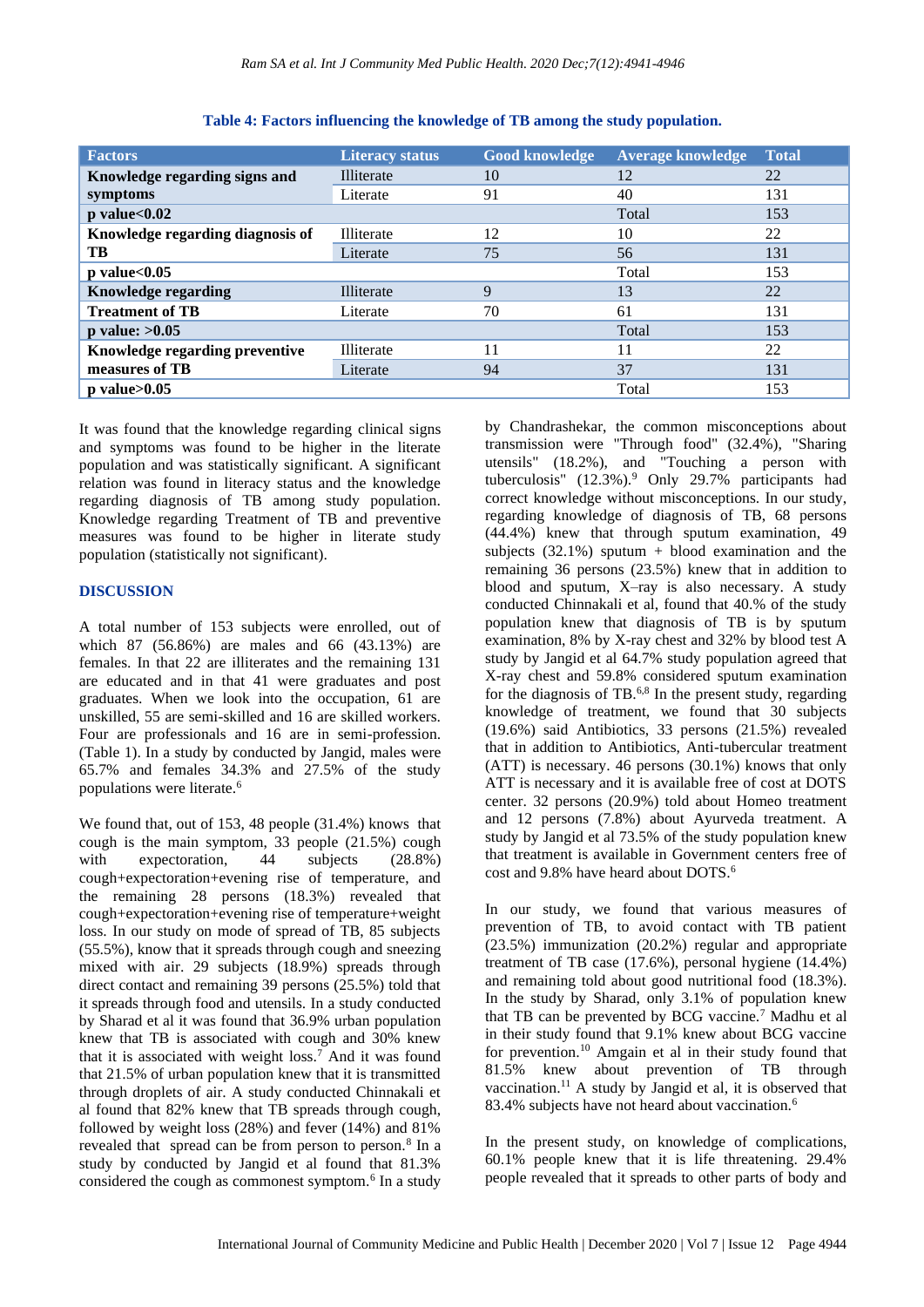10.5% people told that it leads to infertility. A study conducted by Jangid et al found that 7.8% respondents said that TB can affect any organ of the body.<sup>6</sup> A study conducted Chinnakali et al,71% of the study population considered it as a serious disease.<sup>8</sup>

We found that out of 153, 101 study population had good knowledge regarding signs and symptoms, 87 had good knowledge about diagnosis, 79 had good knowledge about treatment and 105 had good knowledge about preventive measures of tuberculosis. In our study we found that the knowledge regarding clinical signs and symptoms was higher in the literate population and was statistically significant. A significant relation was found in literacy status and the knowledge regarding diagnosis of TB, among our study population. Knowledge regarding treatment of TB and preventive measures was found to be higher in literate study population (statistically not significant).

In a study by Jangit et al, it was found that the knowledge about TB was more significant in literates. 6 In a study conducted by Das et al, the literacy status had a significant influence on awareness about TB.<sup>12</sup> A study conducted in Tamilnadu by Kala et al there was significant association between the knowledge on TB among study population and the demographic variables of educational status AOR 2.48 (95% CI 1.46 -4.22), marital Status AOR 2.23 (95% CI 1.21-4.10) and Caste AOR 2.22 (95%CI 1.14-4.34) respectively.<sup>13</sup>

## *Limitation*

Persons who are not available during the survey were not included in the study. The same area was not visited again

## **CONCLUSION**

In our study, 18.3% told that cough+expectoration+evening rise of temperature+weight loss are the signs and symptoms of TB. Majority revealed (55.5%) that it spreads through cough and sneezing mixed with air. Regarding the diagnosis, 23.5% knows blood examination, sputum examination,  $x - ray$  is the mode of diagnosis of TB. 60.1% people knew that it is life threatening condition. We found that out of 153, 101 study population had good knowledge regarding signs and symptoms. A significant relation was found in literacy status and the knowledge regarding diagnosis of TB, among our study population. Knowledge regarding treatment of TB and preventive measures was found to be higher in literate study population.

Literacy plays major role in creating awareness on TB.

## *Recommendations*

Awareness programmes are to be conducted at regular intervals in the urban slums and rural areas also with

latest updates on TB, to bring the nation to at least "Elimination Stage".

*Funding: No funding sources Conflict of interest: None declared Ethical approval: The study was approved by the Institutional Ethics Committee*

## **REFERENCES**

- 1. WHO, Global Tuberculosis report. 2018. Available at https:// www. who. int/ tb/ publications/ global \_report/en/. Accessed on 12 July 2020.
- 2. WHO Annual TB report. Tuberculosis control in in the South East Asia Region, 2015. Available at https://www.who.int/southeastasia/health-
- topics/tuberculosis. Accessed on 12 July 2020.<br>WHO 2004, weakly epidemiological r 3. WHO 2004,weakly epidemiological report. Available at https:// www. who. int/ wer/ 2004/ wer 7904/en/. Accessed on 4 June 2020.
- 4. Combating HIV/AIDS in India 1999-2000. Government of India, Ministry of Health and Family Welfare, National AIDS Control Organization. Section 1. Available at http://naco.gov.in//. Accessed on 4 June 2020.
- 5. Government of India (2008), TB India 2008,RNTCP status report, I am stopping TB, Ministry of health and family welfare, New Delhi. Available at https://tbcindia.gov.in/index1.php?lang=1&level=1 &sublinkid=4160&lid=2807. Accessed on 14 August 2020.
- 6. Jangid VK, Agrawal NK, Yadav GS, Pandey S, Mathur BB. Knowledge and awareness of the tuberculosis in Tuberculosis patients at a tertiary care centre in North west Rajasthan, India. Ntl J Community Med. 2016;7(4):262-8.
- 7. Mahadeo S, Mahakalakar R. Awareness and knowledge of tuberculosis amongst rural and urban population a cross sectional study. Int J MedRes Prof. 2017;3(3):396-9.
- 8. Palanivel A, Ramakrishnan J, Panigrahi KC. Level of awareness about tuberculosis in urban slums: Implication for the advocacy and communication strategy planning in National program. Lung India. 2013;30(2):139-42.
- 9. Sreeramareddy CT, Kumar HN, Arokiasamy JT. Prevalence of self-reported tuberculosis, knowledge about tuberculosis transmission and its determinants among adults in India: results from a nation-wide cross-sectional household survey. BMC Infect Dis. 2013;13:16.
- 10. Vidhani M, Vadgma P. Awareness regarding pulmonary tuberculosis a study among patient taking treatment of Tuberculosis in rural Surat,Gujarat. Natl J Med Res. 2012:2(4):452-5.
- 11. Amagain K, Maharjan M, Paudel DP, Dhital M, Amgain G, Paneru DP. Awareness and attitude of pulmonary tuberculosis patients towards tuberculosis a cross sectional study from Chitwan